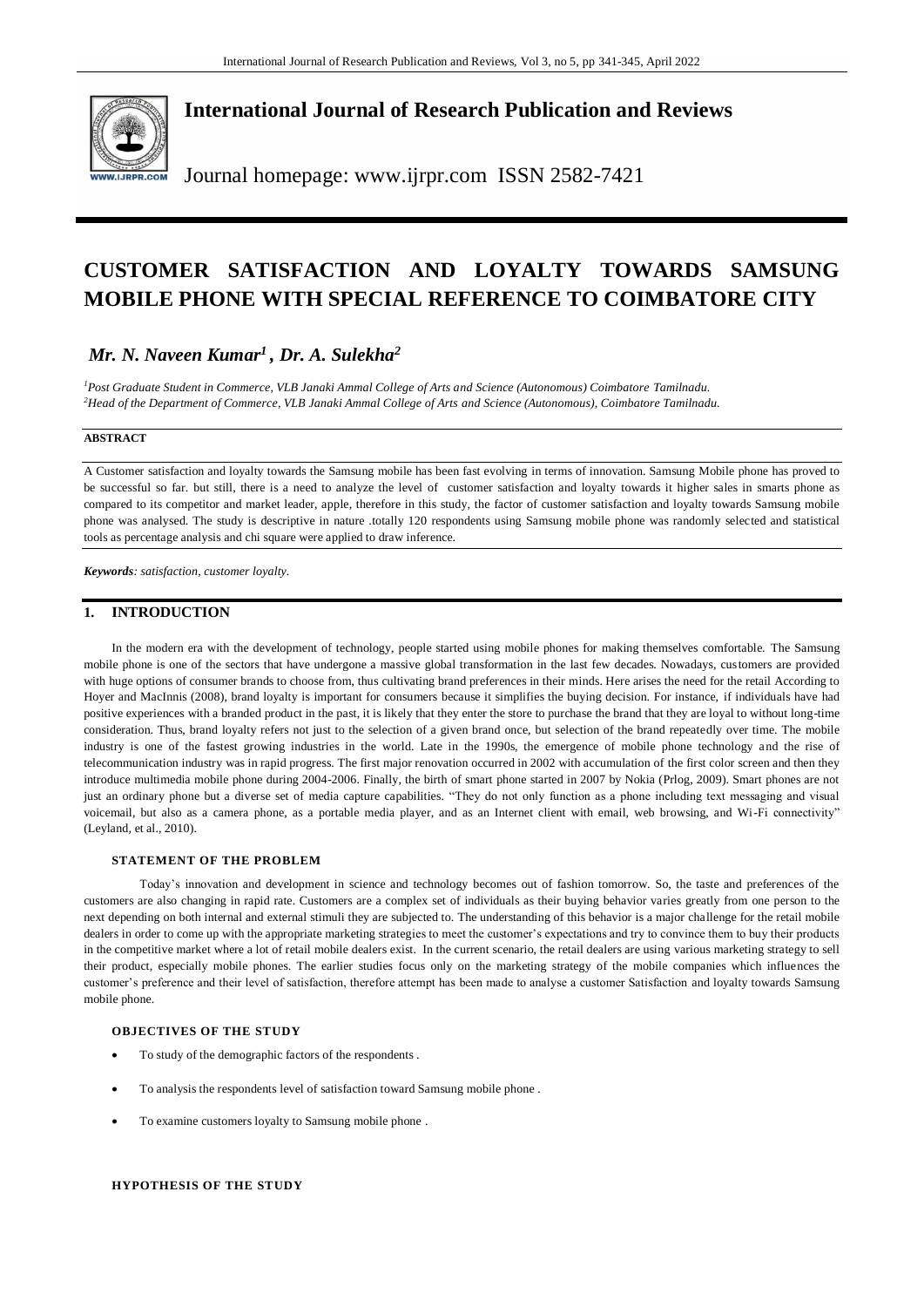- 1. There is no significant relationship between the gender of the respondents and their satisfaction towards Samsung mobile phone.
- 2. There is no significant relationship between the occupation of the respondents and their satisfaction towards Samsung mobile phone.

#### **SCOPE OF THE STUDY**

 The scope of the study is to identify how the customer satisfaction and loyalty towards Samsung mobile phones to succeed in the competitive market and to give more insight into the dimensions of customers' satisfaction and its chemistry with the strategies. Further it will help to drive the marketing strategy by informing the loyalty towards their customers want even before they know they want it.

#### **LIMITATIONS OF THE STUDY**

- The accuracy of the study depends on the information given by the customer.
- Due to time and constraint ,study is conducted in only selected area of Coimbatore district
- The number of respondents is restricted to120 only.

## **2. REVIEW OF LITERATURE**

**Arjum**and**Bano** (2017)<sup>1</sup> In theirresearch titled **"A study on consumer behavior in selecting mobile handset"** with the primary objective to analyse the effect of gender, brand and factors considered while purchasing a mobile phone. The primary data has been collected from 240 respondents with the help of questionnaire. Statistical tools like ANOVA and t-Test has been used. The finding clearly indicates that both the main and interaction effect are found to be significant. ANOVA reveals both gender and profession influences mobile phone purchase. The researcher concluded that the respondents give importance to mobile phone, brand name, sim, camera, internet etc., and suggested that customer behavior is affected by need, values, cognition, culture or lifestyle and gender.

Prasad (2016) has conducted a research titled **"Attitude on Indian customers towards smart phone and android window version"** with the objective to study key features and service attributes which are responsible to select the smart phones on the basis of android or windows. Primary data was collected with the help of questionnaire from a sample of 400 respondents. Statistical tools like factor analysis and structural equation modeling has been used. It was found that the major factor responsible for selecting any brand of smart phones are "services" founded by physical appearance and value.

Indira priya dharsini (2016)<sup>3</sup> has conducted a research titled **"Customer satisfaction on Motorola mobiles: A study with reference to students of Pollachitaluk"** with the objectives to study the socio economic profile and measure the level of satisfaction of the students. The study was conducted by collecting questionnaires from 50 respondents using convenient random sampling method as a research tool. The researcher concluded that the features, price and brand image have high effect on customer satisfaction.

Parimala devi (2016)<sup>4</sup> has conducted a research titled "A study on customer satisfaction towards Sony mobile phones in Erode city" with the objective to study the perception towards quality and facilities offered by Sony mobile phone and to know the awareness of customer after sale services provided for Sony mobile phone. Primary data was collected from 150 respondentswith the of questionnaire.In theirresearch titled **"A study on consumer behavior in selecting mobile handset"** with the primary objective to analyse the effect of gender, brand and factors considered while purchasing a mobile phone. The primary data has been collected from 240 respondents with the help of questionnaire. Statistical tools like ANOVA and t-Test has been used. The finding clearly indicates that both the main and interaction effect are found to be significant. ANOVA reveals both gender and profession influences mobile phone purchase. The researcher concluded that the respondents give importance to mobile phone, brand name, sim, camera, internet etc., and suggested that customer behavior is affected by need, values, cognition, culture or lifestyle and gender. **Sri Ranjini**and **Sangeetha** (2016)<sup>13</sup> has conducted a research titled **"A study on the Marketing strategies for home appliances in supermarket in Coimbatore city"** with the objective to study the different marketing strategies adopted by super market for the sale of home appliances and to analyze the effectiveness of the adopted marketing strategy. The data has been collected from 150 respondents with the help of questionna ire. Statistical tools like Correlation has been used. The researcher concluded that marketing strategy plays a dominant role in influencing the customers purchase behavior and have suggested to train the employees regarding serviceability and soft skills.

**Sri Ranjini**and **Sangeetha** (2016)<sup>5</sup> has conducted a research titled **"A study on the Marketing strategies for home appliances in supermarket in Coimbatore city"** with the objective to study the different marketing strategies adopted by super market for the sale of home appliances and to analyze the effectiveness of the adopted marketing strategy. The data has been collected from 150 respondents with the help of questionnaire. Statistical tools like Correlation has been used. The researcher concluded that marketing strategy plays a dominant role in influencing the customers purchase behavior and have suggested to train the employees regarding serviceability and soft skills.

### **RESEARCH METHODOLOGY**

Research Methods is defined as "tools or instruments used to accomplish the goals and attributes of study".

#### **Method of data collection**

The data was collected for this study is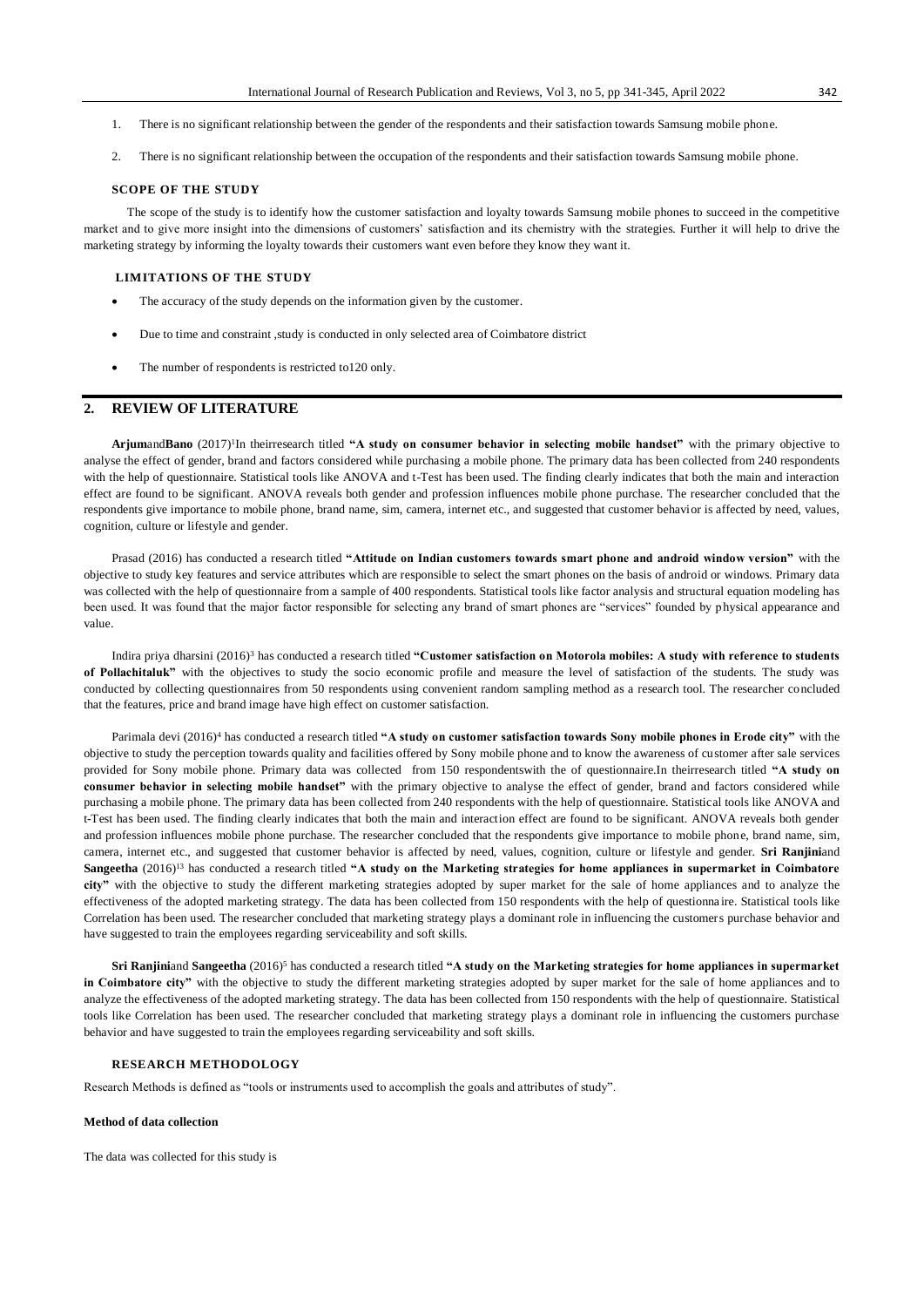- **Primary data:** The primary data are those which are collected as fresh for the primary time.
- **Secondary data:** Secondary data is collected from journals, magazines and books, newspaper and internet.

**Area of study**:This study was conducted in Coimbatore city.

**Sample size**: The sample size is 120.

**Tools used for analysis**: Data analyzing tools are Simple percentage and Chi-square test.

**Simple percentage:** Percentage base analysis helps to find which factors is significant among a number of factors**.**

**Chi-square**: A chi-square statistic which is used to test the measures of expectations compare to actual observes (or) model result.

#### **Analysis and Interpretation**

Demographic profile of the respondents

| S.no           |               | Demographic                                                                                                                                                         | No of respondents | Percentage |  |
|----------------|---------------|---------------------------------------------------------------------------------------------------------------------------------------------------------------------|-------------------|------------|--|
| $\mathbf{1}$   | Gender        | Male                                                                                                                                                                | 62                | 52%        |  |
|                |               | Female                                                                                                                                                              | 58                | 48%        |  |
| $\overline{2}$ | Age           | 18-20                                                                                                                                                               | 42                | 35%        |  |
|                |               | $21 - 30$                                                                                                                                                           | 48                | 40%        |  |
|                |               | $31-40$                                                                                                                                                             | 16                | 13.3%      |  |
|                |               | Above 40 years                                                                                                                                                      | 14                | 11.7%      |  |
| 3              | Qualification | Illiterate                                                                                                                                                          | 6                 | 7%         |  |
|                |               | School level                                                                                                                                                        | 30                | 25%        |  |
|                |               | Under graduate                                                                                                                                                      | 16                | 13%        |  |
|                |               | Post graduate                                                                                                                                                       | 40                | 33%        |  |
|                |               | Private employee                                                                                                                                                    | 11                | 9%         |  |
|                |               | Government employee                                                                                                                                                 | 20                | 17%        |  |
| $\overline{4}$ | Occupation    | 27<br>Self employee<br>9<br>Contractual<br>53<br>Others<br>Less than Rs 10,000-20,000<br>52<br>31<br>20,000-30,000<br>15<br>30,000-40,000<br>22<br>40,000 and above | 23%               |            |  |
|                |               |                                                                                                                                                                     |                   | 8%         |  |
|                |               |                                                                                                                                                                     |                   | 44%        |  |
| 5              | Income level  |                                                                                                                                                                     |                   | 43%        |  |
|                |               |                                                                                                                                                                     |                   | 26%        |  |
|                |               |                                                                                                                                                                     |                   | 12%        |  |
|                |               |                                                                                                                                                                     |                   | 9%         |  |

### **Interpretation:**

Table clearly states the demographic profile of the sample respondents. Majority of the responds fall in the age group of 21-30years and most of them are Male. Majority of them under graduate students. Majority of the respondent's occupation is employed. Most of the income level of respondents of Samsung mobile phone.

#### **Chi- Square Analysis**

#### **Chi-Square Table 1**

**H1-**There is no significant relationship between the gender of the respondents and their satisfaction towards Samsung mobile phone.

| <b>Particular</b>                                             | DF | <b>Chi-square</b> | <b>Table value</b> | Remark   |
|---------------------------------------------------------------|----|-------------------|--------------------|----------|
| Gender of the reason for mostly using<br>Samsung mobile phone |    | 4.87              | 3.84               | Rejected |

Source: primary data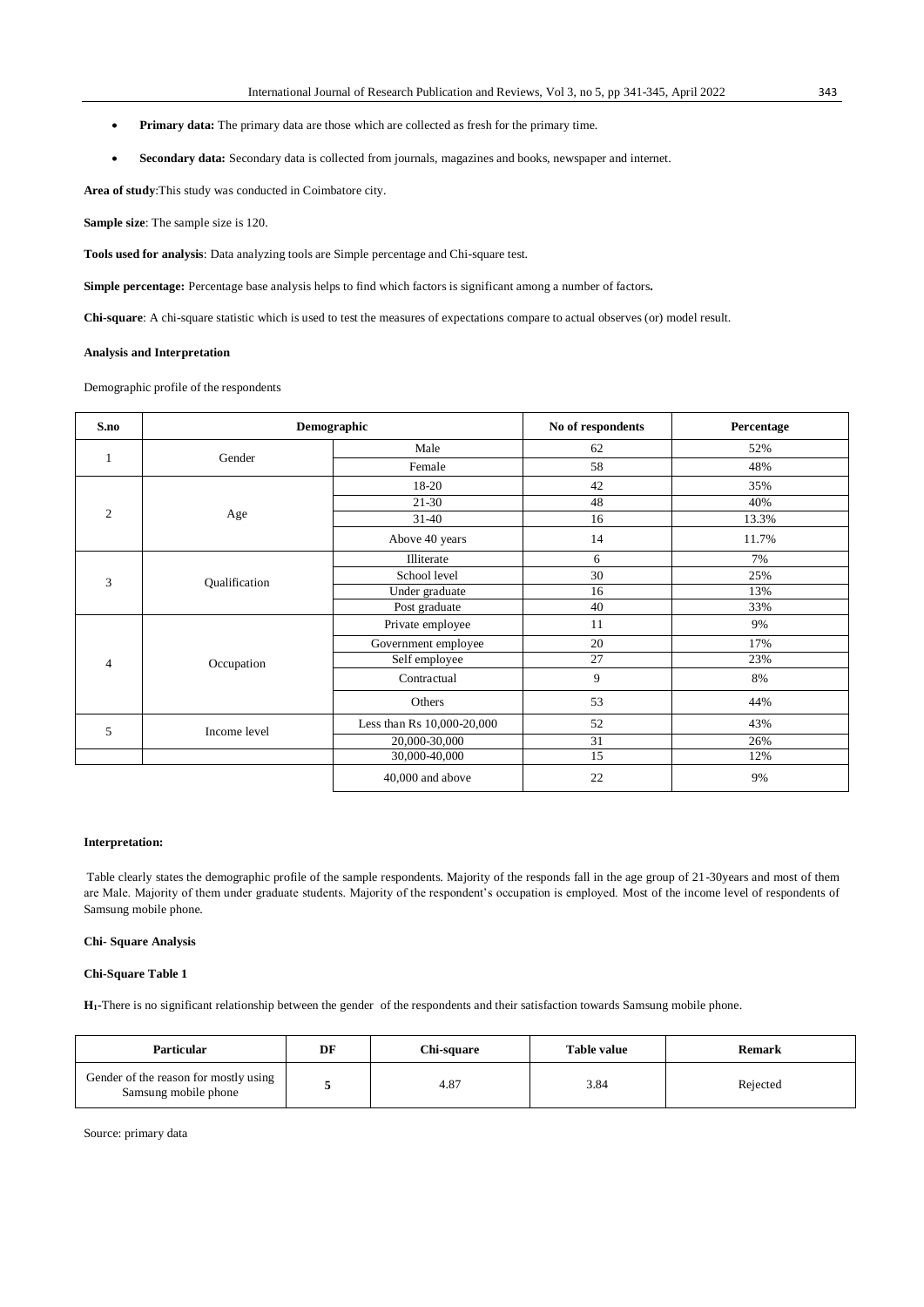The calculate chi-square value is (4.87) is higher than (3.84) table value hence the hypothesis is rejected. Therefore, there is no significant relationship between gender of the respondents and their satisfaction towards Samsung mobile phone.

#### **Chi-Square Table 2**

**H1-**There is no significant relationship between the occupation of the respondents and their satisfaction towards Samsung mobile phone.

| <b>Particular</b>                                                   | DF | Chi-square | Table value | Remark   |
|---------------------------------------------------------------------|----|------------|-------------|----------|
| Occupation and level of satisfaction<br>towards Samsung mobilephone |    | 47.94      | 26.30       | Rejected |

## Source: primary data

The calculate chi-square value is (47.94) is less than (26.30) table value hence the hypothesis is rejected. Therefore, there is no significant relationship between the occupation of the respondents and their satisfaction towards Samsung mobile phone.

## **3. RESULT**

- 1. Majority 40% of the respondents are between age group21- 30 years.
- 2. Majority 62% of the respondents are male.
- 3. Majority 33% of the respondents are post graduate.
- 4. Majority 44% of the respondents occupation is others.
- 5. Majority 43% of the respondents monthly income is Less than 10,001-20,000.
- 6. Majority 66% of the respondents marital status is unmarried.
- 7. Majority 56% of the respondents are using Samsung mobile phone.
- 8. Majority 35% of the respondents more than 3 family member using Samsung mobile.
- 9. Majority 44% of the respondents know about Samsung mobile to social media.
- 10. Majority 31% of the respondents are purchase Samsung mobile range of amount is Rs 10,001-20,000.
- 11. Majority 43% of the respondents using Samsung mobile from 2 to 5 years.
- 12. Majority 64% of the respondents are not buy other brands of mobile phone to other then Samsung mobile,
- 13. Majority 52% of the respondents are sometimes buy a Samsung mobile to our friends and knowing circle.
- 14. Majority 52% of the respondents are willing to buy a Samsung mobile sometimes in future.
- 15. Majority 35% of the rank of Samsung mobile.
- 16. Majority 59% of respondents to extend Samsung mobile phone meet your exceptation.
- 17. There is no significant relationship between the gender of the respondents and their satisfaction towards Samsung mobile phone.
- 18. There is no significant relationship between the occupation of the respondents and their satisfaction towards Samsung mobile phone.

## **4. DISCUSSION**

- A. Majority 37% of the respondents are, satisfied with the Inbuilt features of Samsung mobile phone.
- B. Majority 37% of the respondents are, satisfied with the variety of Samsung mobile
- C. Majority 40% of the respondents are, satisfied with the price of Samsung mobile phone.
- D. Majority 42% of the respondents are, satisfied with the availability spare of Samsung mobile phone.